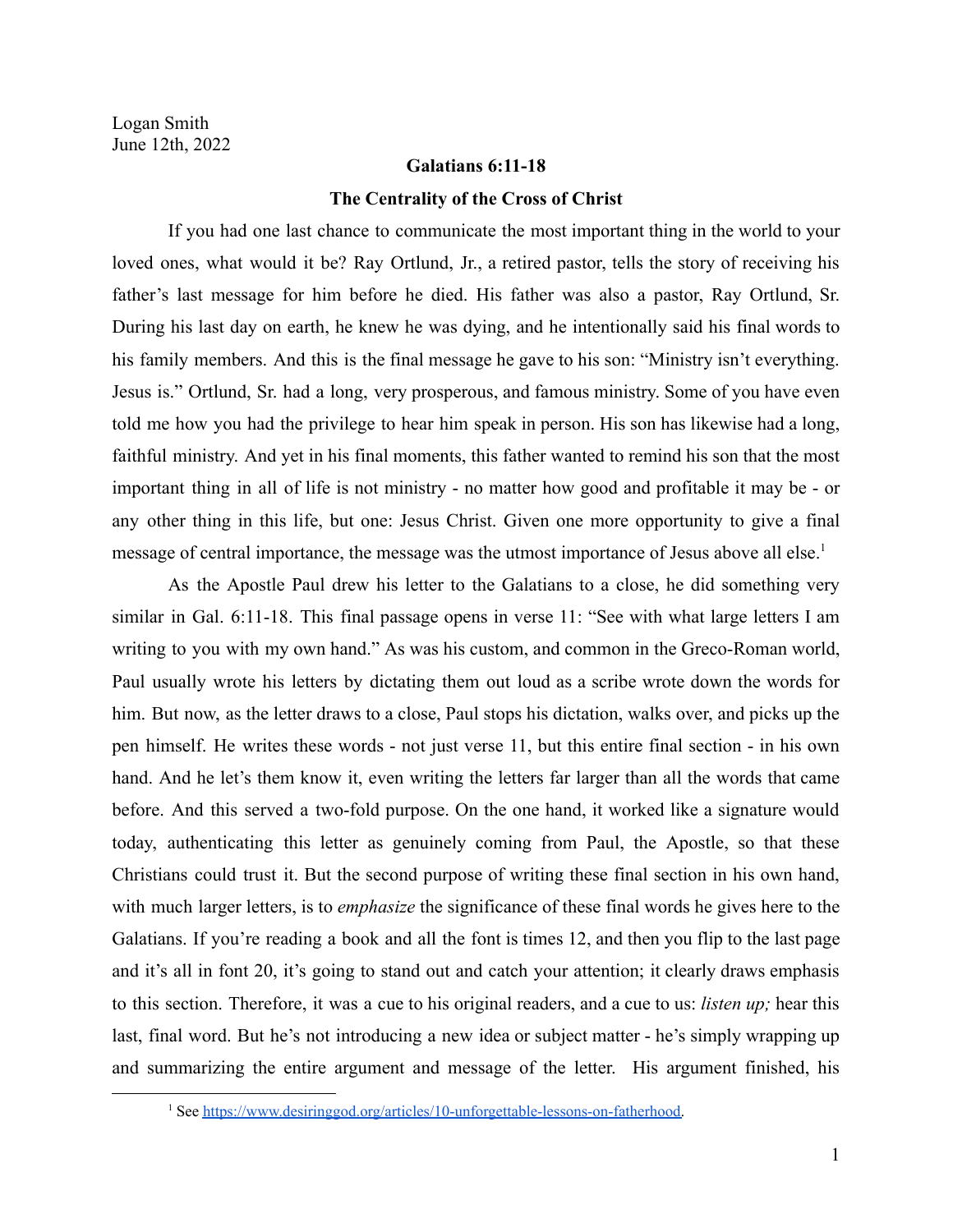warning given, his appeals and exhortations made, he now gives one last final word here at the end, summarizing the main themes and purpose of this letter. He closes it in such a way as to make crystal clear what the most important message of Galatians is all about: all along, the book of Galatians has been about defending and defining the message of the only true gospel - that we are justified - that we are declared righteous, part of God's people, and receive the blessing of eternal life - not by the Law, not by our own good works and efforts, not by our identity and standing in this world, but *only* by grace through faith in the finished work of Jesus Christ! And this is exactly the message Paul ends with: *the centrality of the cross of Jesus Christ.*

First, we see Paul's final warning:

## **I. We Must Keep the Cross Central, No Matter What it Costs Us in this World (6:12-14, 17)**

Paul begins his final warning to the Galatians against the false teachers in v.12: "It is those who want to make a good showing in the flesh who would force you to be circumcised, and only in order that they may not be persecuted for the cross of Christ." Paul has spoken at length about this group of Judaizers throughout the book of the Galatians, making it clear that they are false teachers preaching a false gospel, and is now making one last , urgent warning to the Galatians so that they will not give in or be led astray by them. This is the very reason Paul wrote this entire letter to the Galatians in the first place. So let's refresh our memories real quick on who these people are and what's going on here. You see, Galatia was a region outside of Israel; the majority of the people there were not Jews, but were Gentile pagans. On his missionary journey, which we see in the book of Acts, Paul had come to Galatia and preached the good news of the gospel of Jesus Christ: that Jesus God's promised King and savior, not just for the Jews, but for all people everywhere; that He lived a perfect life, died on the cross for our sins, and rose again on the third day so that *anyone* who repents and believes - turns from sin and idolatry and turns to faith in Christ alone - will be saved, purely by grace through faith! Many gentile pagans repented and believed in Galatia. Paul baptized them and planted churches throughout the region.

But then, after Paul left, a group of Jews who claimed to be Christians and believe in Jesus as the Messiah had come from Jerusalem to the Christians in Galatia, trying to "force" them to be "circumcised." They told these brand new Gentile Christians that it was good that they believed in Christ, but that in order to truly be Christians, in order to truly be part of God's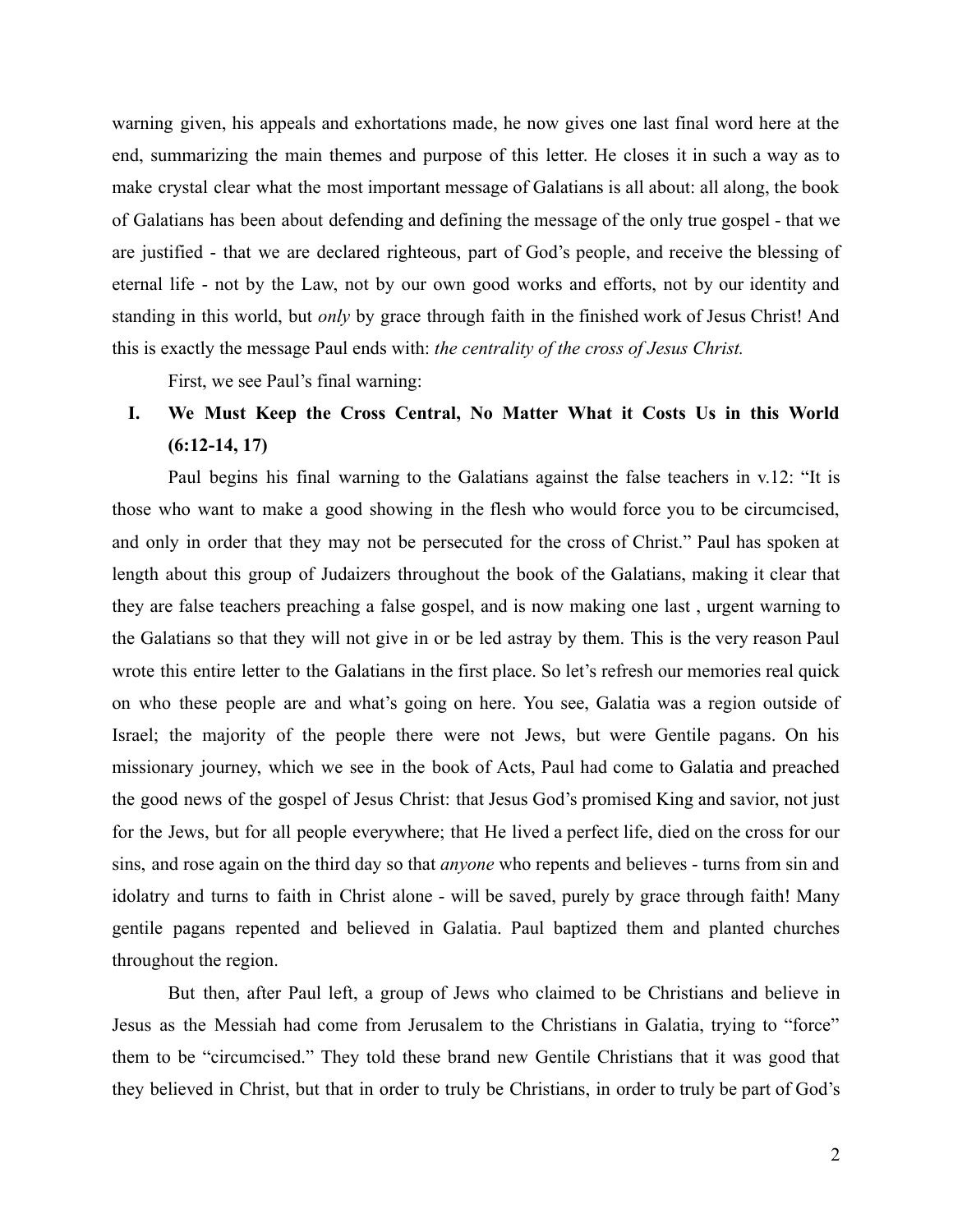people and receive the blessings of righteousness and salvation, they needed to become Jews and come under the Law; so while they claimed to preach Christ, they preached *circumcision;* they tried to "force" these new Christians to be circumcised, adding works of the law to the gospel. And so, Paul wrote this letter, making it very clear that when we add to the gospel or change it at all, then *it's no longer the gospel - it's a false gospel.* THese false teachers were false Christians, preaching a false gospel, trying to lead the Galatians astray - and the Galatians were falling into their trap! Paul made this clear from the beginning of the letter, in chapter 1, verses 6-7: "I am astonished that you are so quickly deserting him who called you in the grace of Christ and are turning to a different gospel - not that there is another one, but there are some who distort the gospel of Christ." Here in this final warning, Paul makes clear that these false teachers don't have good intentions, but are insincere and sinful in their motivations: they are trying to "force" them to get circumcised and be enslaved to the law in order to "make a good showing in the flesh." They claim to be Christians, but they are liars and have false, wicked motives. As Paul warned them in chapter 4:17, "They make much of you, but for no good purpose. They want to shut you out, that you may make much of them."

The second half of v.12 makes clear that their motives don't come from the Spirit, but from fear, being ashamed of the cross of Christ: they force circumcision "in order that they may not be persecuted for the cross of Christ." As Christianty began to spread throughout the ancient Greco-Roman world, the early Christians faced more and more persecution on every side. Often times, that persecution came from the Jewish people. Jews who believed in Jesus as the Messiah were persecuted by the unbelieving Jews, as we see clearly throughout the book of Acts. So these Judaizers, the false teachers from Jeruslaem, were trying to change the gospel in order to try and escape persecution from the unbelieving Jews. By forcing Gentile believers to become circumcised, only eat Jewish foods, keep the Sabbaths and the Jewish calender, and keep the law as good Jews, they could prove that they were still keeping the Law, still part of the Jewish people just as much as the non-believing Jews. But Paul has made it very clear: this is anti-gospel! In doing so, they were abandoning the cross of Christ, ashamed of the persecution it brought. They preached the Law, not the gospel. They caved in the face of persecution, giving into the unbelieving world and abandoning the message of the cross.

But Paul would do no such thing.Paul is not ashamed of the gospel. Paul does not give in to the sinful influence of the world, nor seek it's approval. These false teachers sought to "make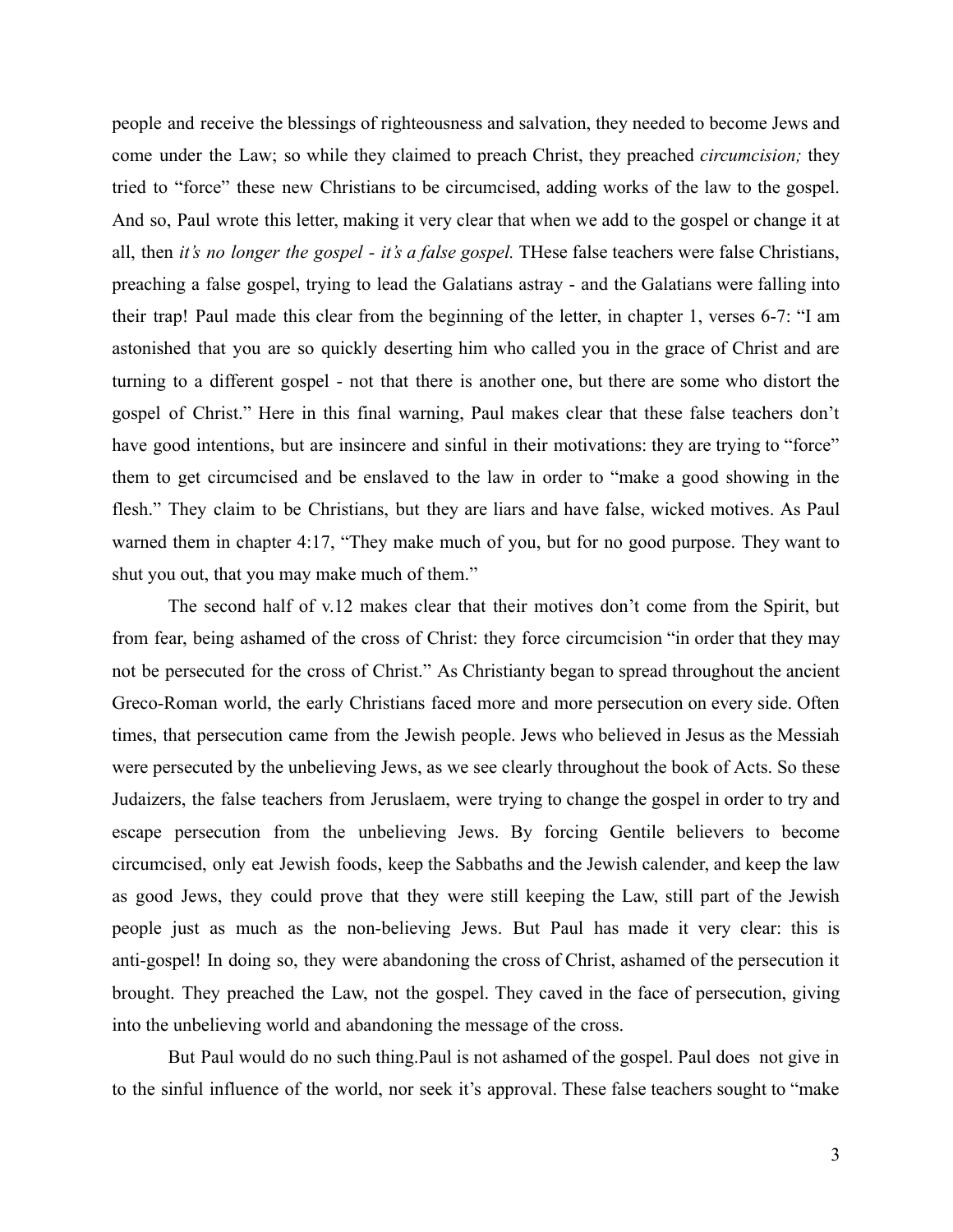a good showing in the flesh" and even "boast" in the flesh. They sought the world's approval, fearing the persecution that comes from the unbelieving world, and so they gave into it. But Paul doesn't seek the approval of the world. On the contrary, he says, "the world has been crucified to me, and I to the world" (v.14). As he said in chapter 1:10, "Am I now seeking the approval of man, or of God? Or am I trying to please man? If I were still trying to please man, I would not be a servant of Christ." No, he sees himself as dead to the world and the world dead to him! As he said in chapter 2, verse 20: "I have been crucified with Christ. It is no longer I who live, but Christ who lives in me." And this is not just true of Paul, but of all who are in Christ through faith in His gospel! Or again, in 5:24, "And those who belong to Christ Jesus have crucified the flesh with its passions and desires." We are united to Christ by grace through faith! When Christ died on the cross for our sins, we died with Him! Sin, Satan, and even Death itself are dead to us and have no power over us! We are crucified to the world! In His death on the cross, Christ "gave himself to deliver us from this present evil age" (Gal. 1:4). Unlike these false teachers who gave into persecution by changing the gospel, Paul kept the message of the cross central even in the face of great suffering and persecution. Verse 17 reminds us of this: "From now on let no one cause me trouble, for I bear on my body the marks of Jesus." In that day and age, slaves and soldiers would bear "marks" on their bodies, such as brands and tatttoos, identifiying them with their masters. Paul claims that his also bears marks identifying him with his crucified savior, Jesus Christ. But what are these identifying marks of Christ? I think it's best to understand them as the physical marks of suffering and persecution that Paul endured for the sake fo the cross, just as Christ endured for our sake *on the cross.* I think it's parallel to what Paul says in Col. 1:24: "Now I rejoice in my sufferings for your sake, and in my flesh I am filling up what is lacking in Christ's afflictions for the sake of his body, that is, the church." Paul is bearing the marks of Jesus in his own body, his flesh, by suffering and enduring persecution for the sake of the gospel, for the sake of Christ's people, the Church. ANd it's not like Paul is doing this to contribute to his salvation or to make atonement for anyone else - no, by no means! Christ's sacrificial death was completely sufficient! But Paul is participating in the afflictions of Christ Jesus by suffering for the sake of the gospel, showing that he is not ashamed of the cross, but boasts in it, putting all of his confidence and hope in it! And so Paul endured all sufferings and persecutions for the sake of the cross, no matter the cost!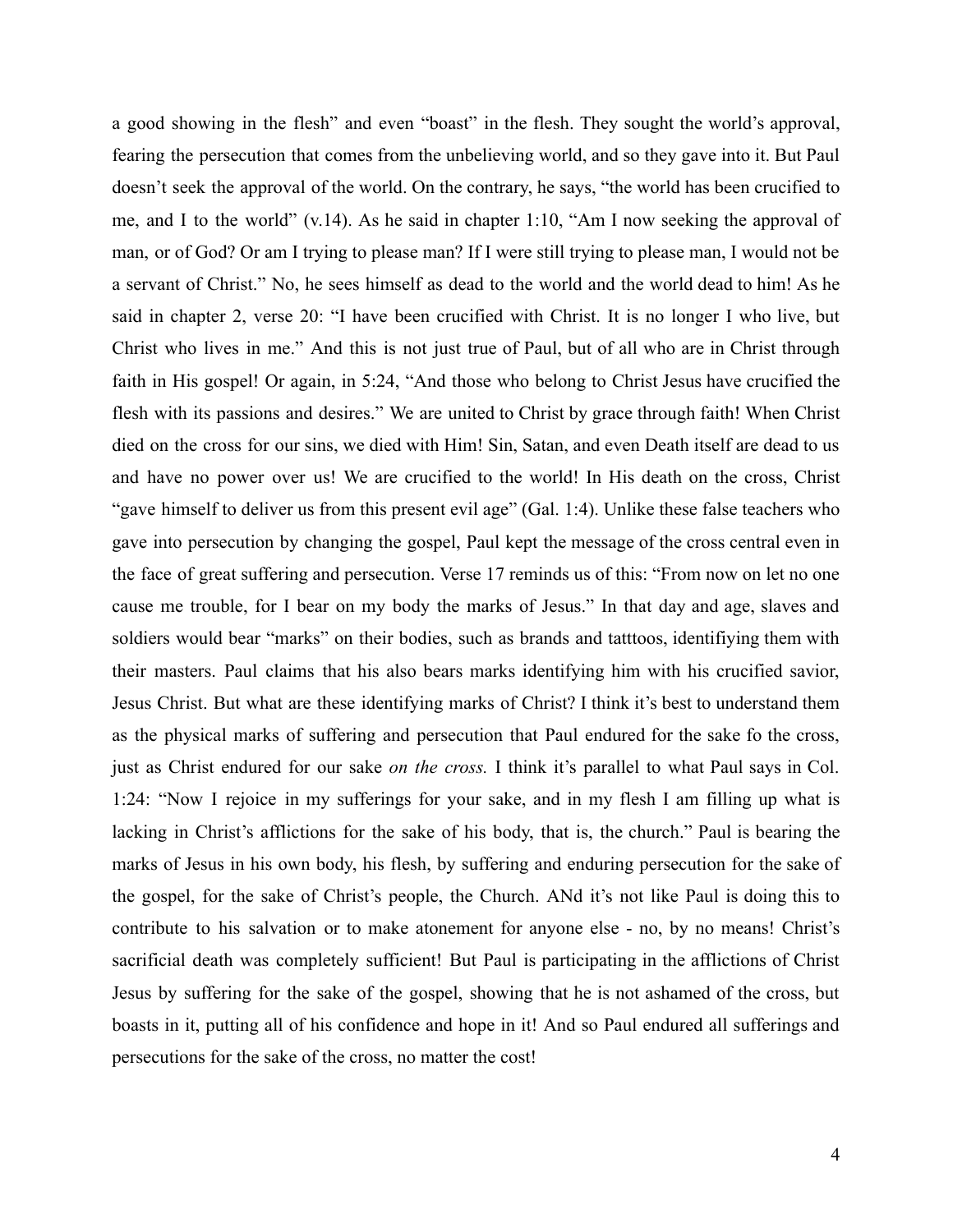And so we are called to do as well. We must cling to the gospel message of the cross of Christ no matter what the cost in our lives. And make no mistake: it can be very costly. The unbelieving world hates the message of the cross, and it will hate us as well, just as Jesus promised it would. As we follow Christ and cling to the cross, we will face persecution. And this month, of all months, reminds us of that, doesn't it? It's June, and as I'm sure we all know by now, that means it's "Pride Month." Just about every store, retailer, and business you can think of is virtue signaling all throughout this month that they are part of the moral revolution. You can't buy a coffee or go to the gym these days without being told that in order to be loving and inclusive to all people, we have to affirm and accept LGBTQ+ values and lifestyles as morally good. But that is absolutely contrary to the truth of God's Word, the Bible. Therefore, it's against Christianity, and ultimately, the gospel of the cross. The same Christ who died for our sins is the same Christ who calls us to walk by the Spirit, and not give into or live by the works of the flesh. And as Paul just told us in Gal. 5:19, "Now the works of the flesh are evident: sexual immorality, impurity, sensuality," and so on. To be a Christian is to repent and turn away from the works of the flesh and the sinful ways and values of the unbelieving world around us. And the world knows this. Our culture is becoming increasingly and explicitly anti-Christian. More and more Christians and churches are being persecuted for clinging steadfastly to the worldview of the Bible. Sadly, some people who claim to be Christians are giving into this persecution, changing their beliefs in order to please the world and avoid persecution. There are many false teachers in our day who will try to get us to change our message in order to be more acceptable to the world, make a good showing in the flesh, and become slaves to sin and the world once more. But that's not an option for us. We're called to cling to the cross and follow Christ no matter what the cost! Following Christ may bring persecution. It will bring difficulty. It will change our lives. It may cost us relationships with friends and family. It may even cost us our jobs and livelihood, as we suffer for the cross of Christ and don't give into the world around us. But we must endure by truly believing that the cross really is more important than anything this world has to offer! We must keep the cross central no matter the cost! ANd we can do this because *the cross is well worth whatever that cost may be!.*

And this is because the cross alone brings us salvation. Which leads us to our second and final point: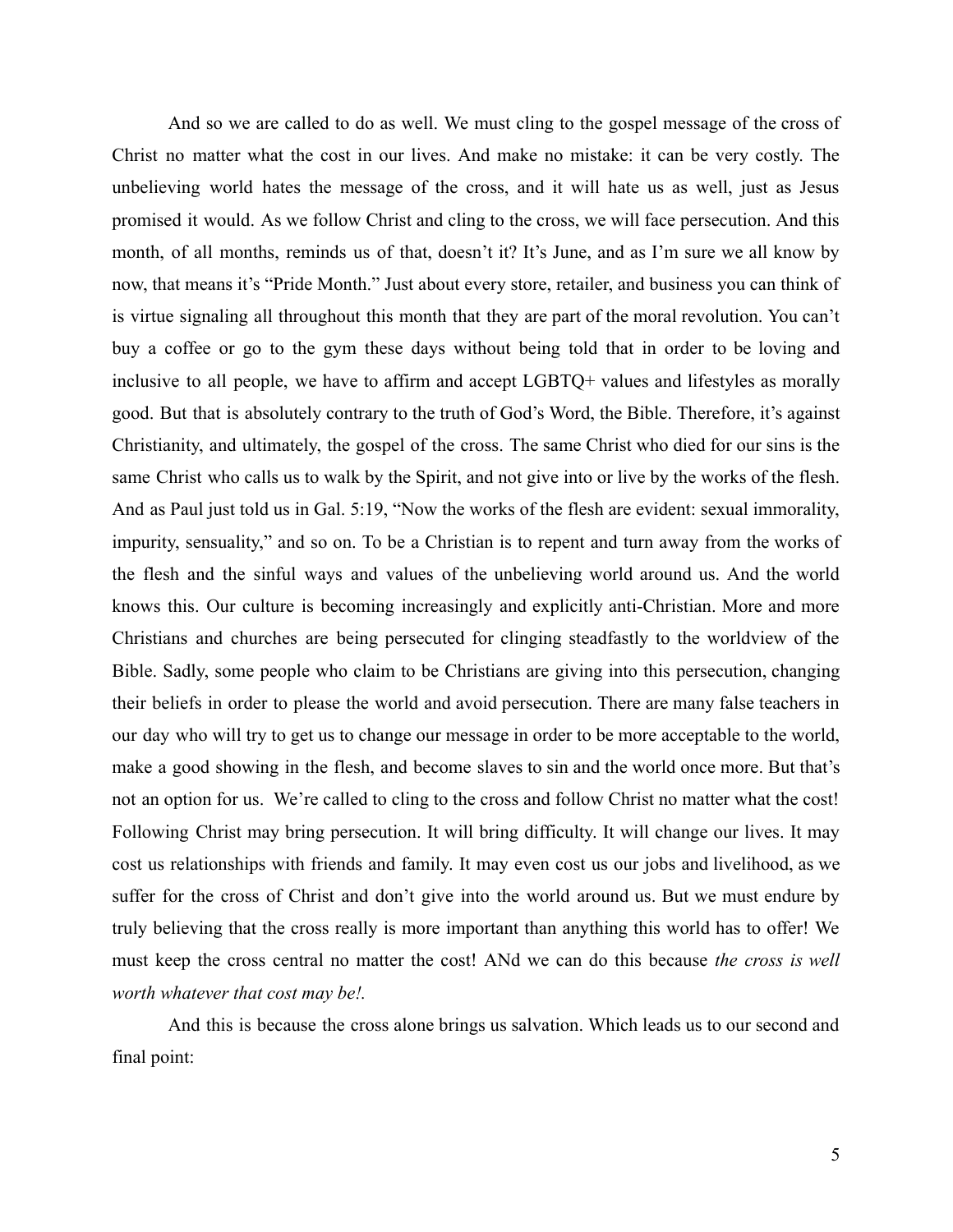## **II. The Cross is Central to Our Identity: We are Saved and Part of God's People by Grace through Faith, Not Works (6:13-16, 18)**

The reason the cross is so important, and why we must cling to the gospel of the cross no matter what it costs us, is because this gospel alone is our hope of salvation; the cross of Christ is central to our identity, to who we are. We see this clearly in vv.13-15: "For even those who are circumcised do not themselves keep the law, but they desire to have you circumcised that they may boast in you flesh. But far be it from me to boast except in the cross of our Lord Jesus Christ, by which the world has been crucified to me and I to the world. For neither circumcision counts for anything, but a new creation."

The false teachers were trying to "force" the Galatian Christians to be circumcised and come under the Law in order to truly be saved and be art of God's people. And yet, ironically, "even those who are circumcised do not themselves keep the law" (v.13)! The Law cannot save us because we cannot keep the Law. We cannot obey God, because all of us are sinners; none of us can ear righteousness, blessing, and life, but all of us deserve the curse of God's wrath against our sin. THis was the whole point of the law all along - to show us our sinfulness, the wrath we deserve, and our need for Jeuss Christ to save us through his cross and resurrection. Paul made this clear in chapter 3: "For all who rely on works of the law are under a curse," (3:10); "Now it is evident that no one is justified before God by the law, for 'The righteous shall live by faith'" (3:11); and in 3:21-22,"For if a law had been given that could give life, then righteousness would indeed be by the law. But the Scripture imprisoned everything under sin, so that the promise by faith in Jesus Christ might be given to those who believe." This is why the law can't save us; we are not saved by our good works in any way whatsoever! The message of Jesus plus circumcision, or Jesus plus works = salvation is a *false gospel!* We're saved by grace through faith in Christ alone! For, "we know that a person is not justified by works of the law but through faith in Jesus Christ, so we also have believed in Christ Jesus in order to be justified by faith in Christ and not by works of the law, because by works of the law no one will be justified" (Gal. 2:16). THis is the gospel message that Paul has fought so hard to clarify and define in Galatians: that we are all sinners who deserve the curse of God's wrath for our sins, and we could never do enough good works to be righteous before God! We can't even keep the Law of Moses perfectly enough to earn life! The Law just shows us how sinful we are and our need for grace! Our need for a savior! And the gospel tells us that such a gracious savior has come: Jesus Christ, who lived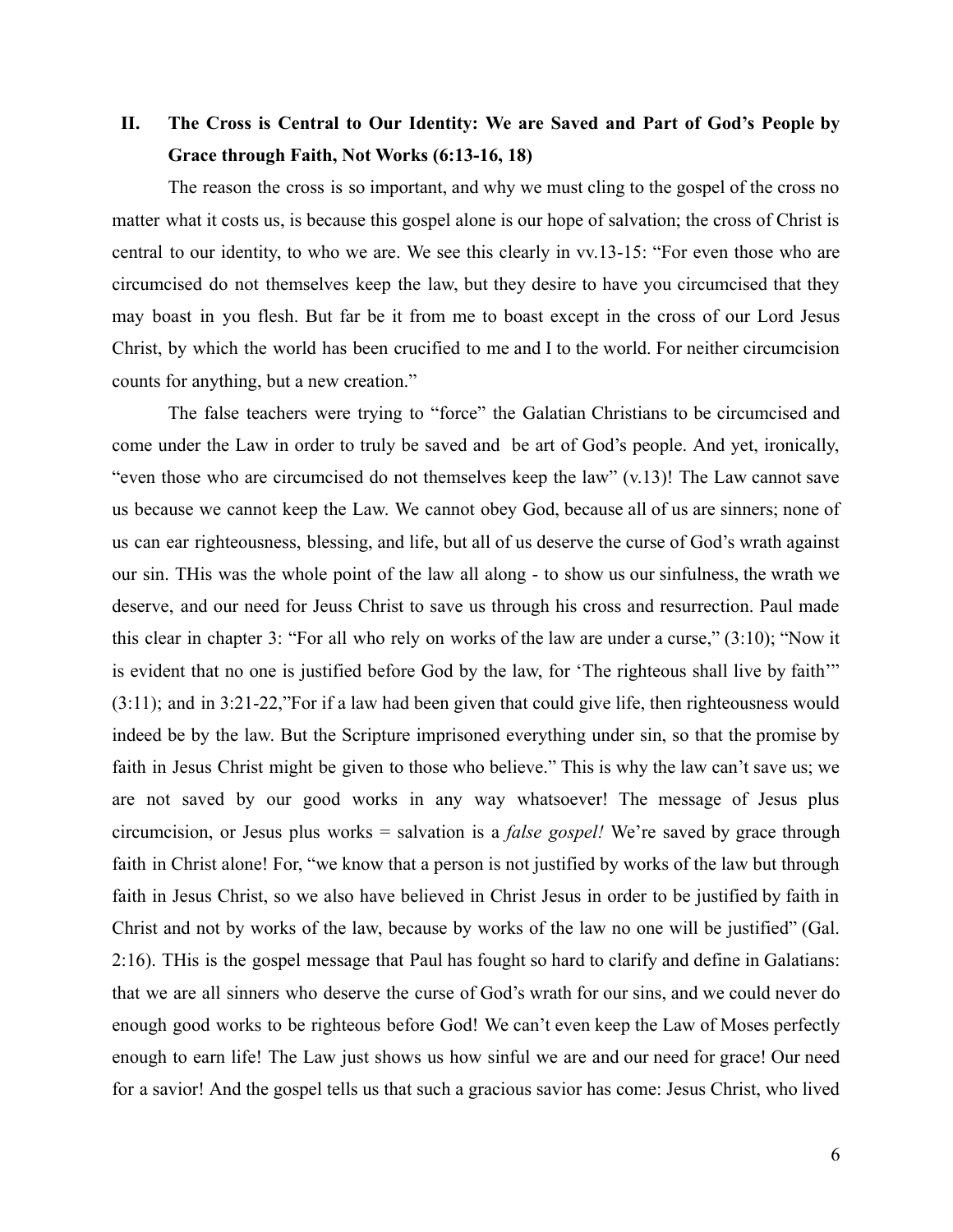a perfectly righteous life in our place, died on the cross for our sins, and rising again! "Christ redeemed us from the curse of the law by becoming a curse for us" (Gal. 3:13). THis is the glorious gospel hope: we are saved not by works, but by grace through faith in the finished work of Jesus Christ alone!

Therefore, it's not about keeping the Mosaic Law, it's not about circumcision or uncircumcision; all that "counts for anything," Pauls ays in v.15, is "a new creation." On the one hand, this points forward to the New Heavens and New Earth that Christ will usher in in His Second Coming; it points ahead to our final salvation and the blessing of eternal life that is ours through faith in Christ! We who are sinners will be declared righteous and will enter into a New Creation, receive the blessings of eternal life that Christ has earned on our behalf! But on the other hand, Paul isn't just pointing ahead: this is also a present reality. Even now, we are a new creation in Christ; even now we are born again of the SPirit and walk by the Spirit. In other words, Paul is saying: because of the cross, *you're completely different, even now!* The cross is all that matters because the Cross is now what defines who we are! The cross is central to our identity, because faith in the message of the cross is what makes us Christians and shows we're part of God's people! This is Paul's point in v.16: And as for all who walk by this rule, peace and mercy be upon them, and upon the Israel of God." He's saying that those who walk by the rule o the New Creation - those who walk by the Spirit through faith in the gospel of Jesus Christ - are those who experience the peace and mercy of God's salvation; we are those who are "the Israel of God." What Paul is saying here is remarkable: true Israel, the Israel of God, is not ethnic Israel - not those who are born Jewish - but is comprised of those who believe in the gospel of Jesus Christ! That is, all Christians, regardless of our ehtnic background, are the true "Israel of God." Christ's Church is true Israel. And this isn't a new idea Paul is putting forth; he's already argued this in Galatians, in chapter 3:7-9: "Know then that it is those of faith who are the sons of Abraham. And the scripture, foreseeing that God would justify the Gentiles by faith, preached the gospel beforehand to Abraham, saying, 'In you shall all the nations be blessed.' So then, those who are of faith are blessed along with Abraham, the man of faith.'" Being born a Jew, a physical descendant of Abraham, doesn't make you apart of God's people or bring the blessings of eternal life and righteousness - only faith in Jesus Christ does! And this means *all of us who trust in Christ alone are part of true israel, the true, redeem,d blessed people of God!*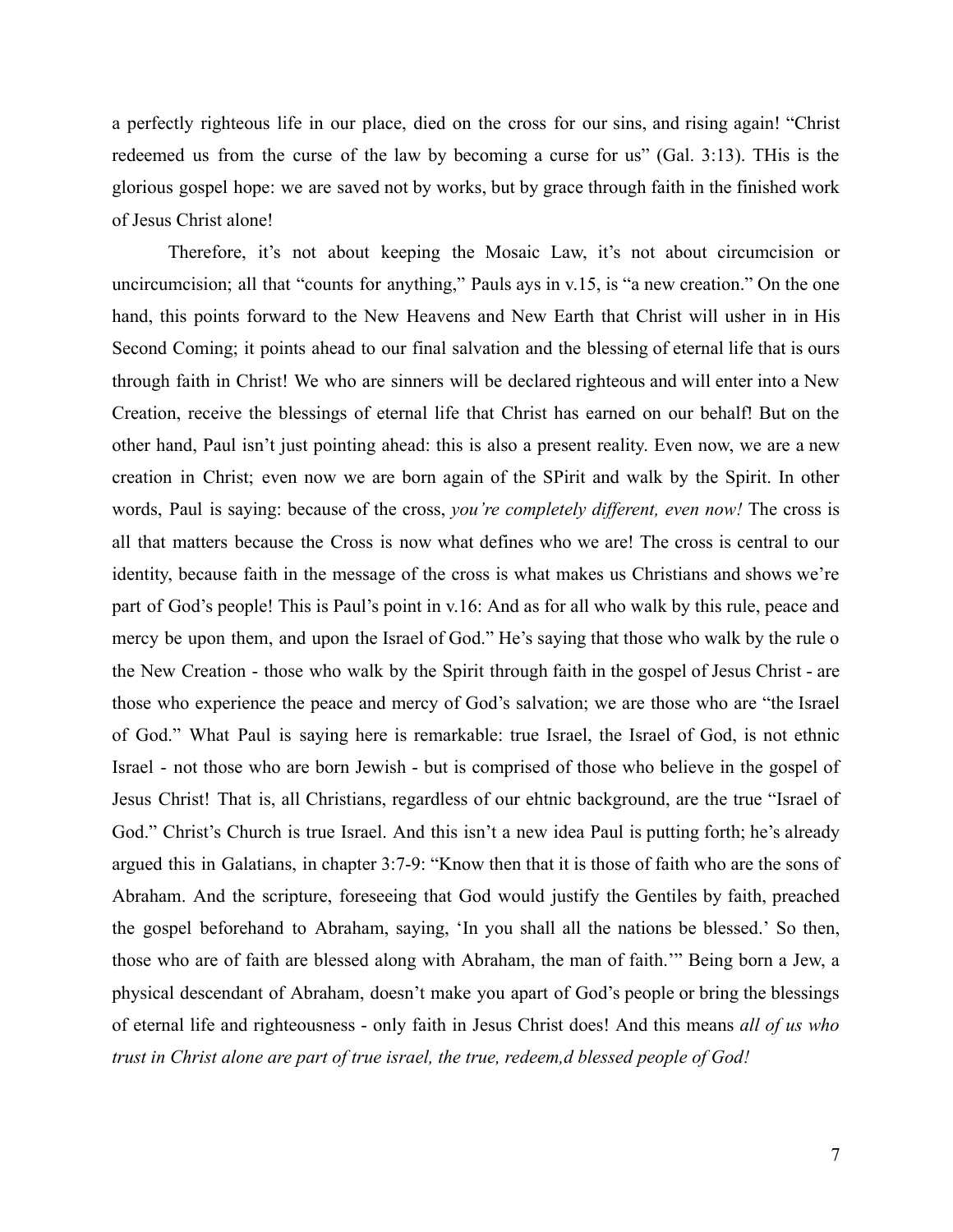In other words, Paul is ending Galatians this way by reminding us one more time *who we are according to the gospel!* He's telling us that what defines our identity is nothing else then the cross of cross - that we're no longer defined by the things of the flesh or of this world, but only defined by what Jesus Christ has done for us and who we are in Him! We're crucified to the world; it no longer defines us! "There is neither Jew nor Greek; there is neither slave nor free, there is no male and female, for you are all one in Christ Jesus. And if you are Christ's, then you are Abrham's offspring, heirs according to the promise" (Gal. 3:28-29). We're no longer defined by our ethnic and cultural backgrounds, or the family we were born into; in Christ, we're part of the family of God! We're sons of Abraham, children of promise! Not just children, but we're all counted as *firstborn sons -* we're all heirs of the promise, heirs of the inheritance of God! We're no longer defined by our slavery to sin, by our failure under the law, by our slavery to the world no, we're no longer slaves, but we're free in Christ! Free from slavery to the law, for Christ has born the curse we deserve and fulfilled the law for us in his life, death, and resurrection! We're no longer slaves to the "elementary principles of the world," but are set free to live as sons and heirs of God (Gal. 4:1-11)! We're no longer slaves to the law, no longer slaves to our guilt, shame, and condemnation, no longer defined by our sins and failures - we are forgiven and redeemed, declared righteous in Christ! We're no logner slaves to sin and the flesh, but are filled with the Spirit as a New Creation, free to "walk by the Spirit" and "no longer gratify the desires of the flesh" (Gal. 5:13-25)! If you're in Christ this morning, you're not defined by the values of the world; you're not defined by what the world thinks about you; you're not defined by what your friends, family members, cowowrkers, or those who persecute you say about you; you're not defined by your background; you're not defined by your failures; you're not even defined by the ways you've fallen short and sinned this week! What defines you is the cross of Christ! What defines you is who you are in Christ by grace through faith! Not because of what you and I have done or haven't done - it's all about what Christ has done! THe cross is central because it's all about Jesus, not us!

That's the final message Paul wants us to come away with as he concludes this letter: he wants us to firmly remember who we are in Christ because of the gospel. He wants us to firmly believe the gospel so that the centrality of the cross of Christ defines our identity, and nothing else. That's the message of this passage, of this letter to the Galatians, the very message of the gospel: that because Jesus Christ lived a perfect life in our place, died on the cross for our sins